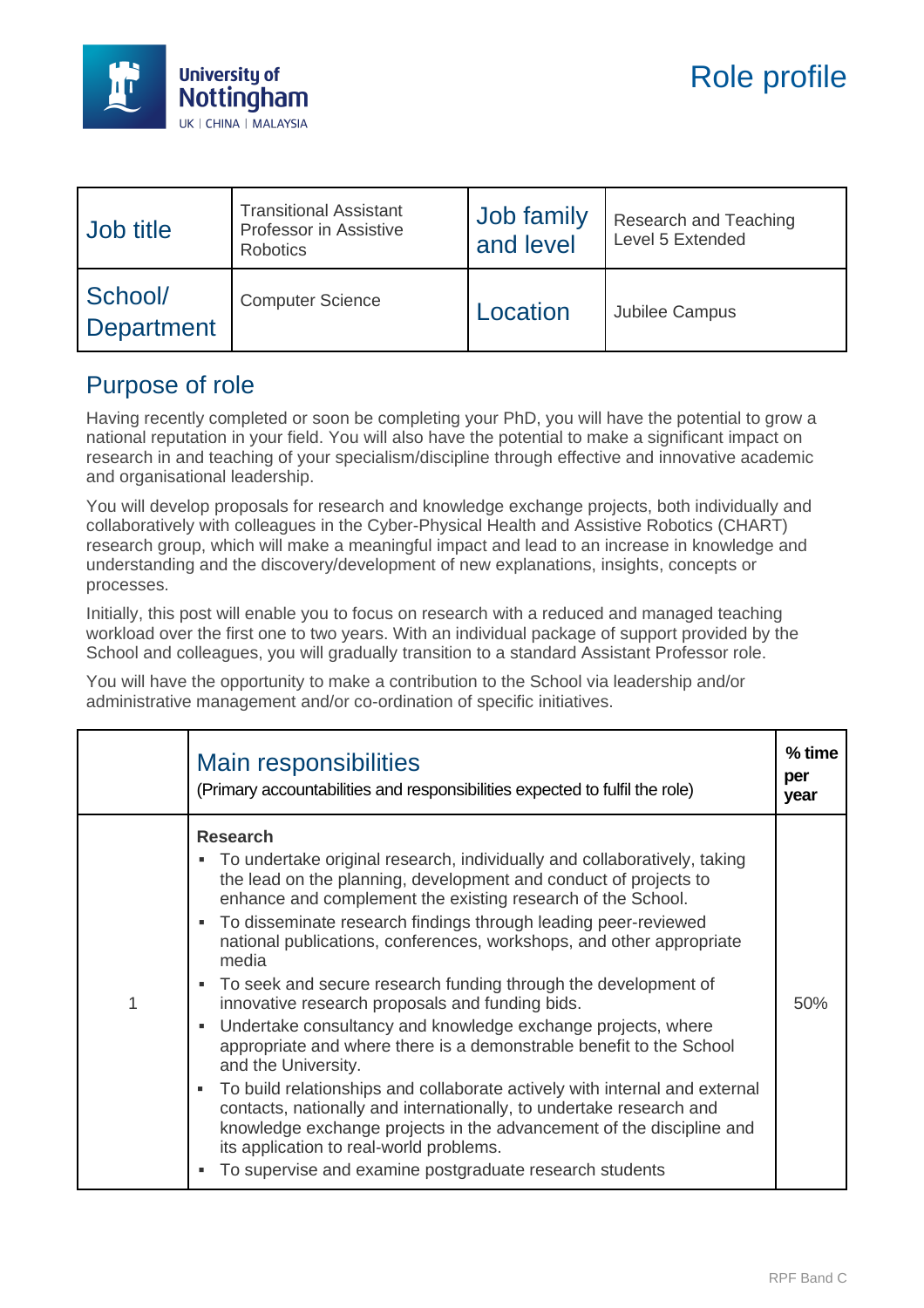| 2 | <b>Education and Student Experience</b><br>To deliver teaching through a variety of methods across a range of<br>modules, to support the School's teaching requirements and within the<br>role holders' area of expertise.<br>Be responsible for the development of the content and structure of<br>existing modules and the design of new modules to ensure the<br>curriculum remains current and deliverable.<br>To develop high quality teaching materials, methods and assessments,<br>ensuring compliance with the University's teaching and learning<br>standards and processes<br>To undertake supervision and assessment of students at all levels of<br>٠<br>study<br>To provide support to students through tutorial groups to develop their<br>٠<br>knowledge, understanding and academic skills.<br>Be responsible for the pastoral support of a designated group of<br>х<br>students | 30% |
|---|---------------------------------------------------------------------------------------------------------------------------------------------------------------------------------------------------------------------------------------------------------------------------------------------------------------------------------------------------------------------------------------------------------------------------------------------------------------------------------------------------------------------------------------------------------------------------------------------------------------------------------------------------------------------------------------------------------------------------------------------------------------------------------------------------------------------------------------------------------------------------------------------------|-----|
| 3 | <b>Leadership and Management</b><br>• To contribute to and be responsible for administrative duties in support<br>of the activities of the School<br>Represent the School on committees and working groups in the wider<br>٠<br>University and externally<br>Manage and monitor assets and budgets allocated as part of the role<br>٠<br>To undertake further training required for the role and/or specific duties,<br>٠<br>consistent with continuous professional development<br>Other administrative duties agreed with the Head of School<br>٠                                                                                                                                                                                                                                                                                                                                               | 20% |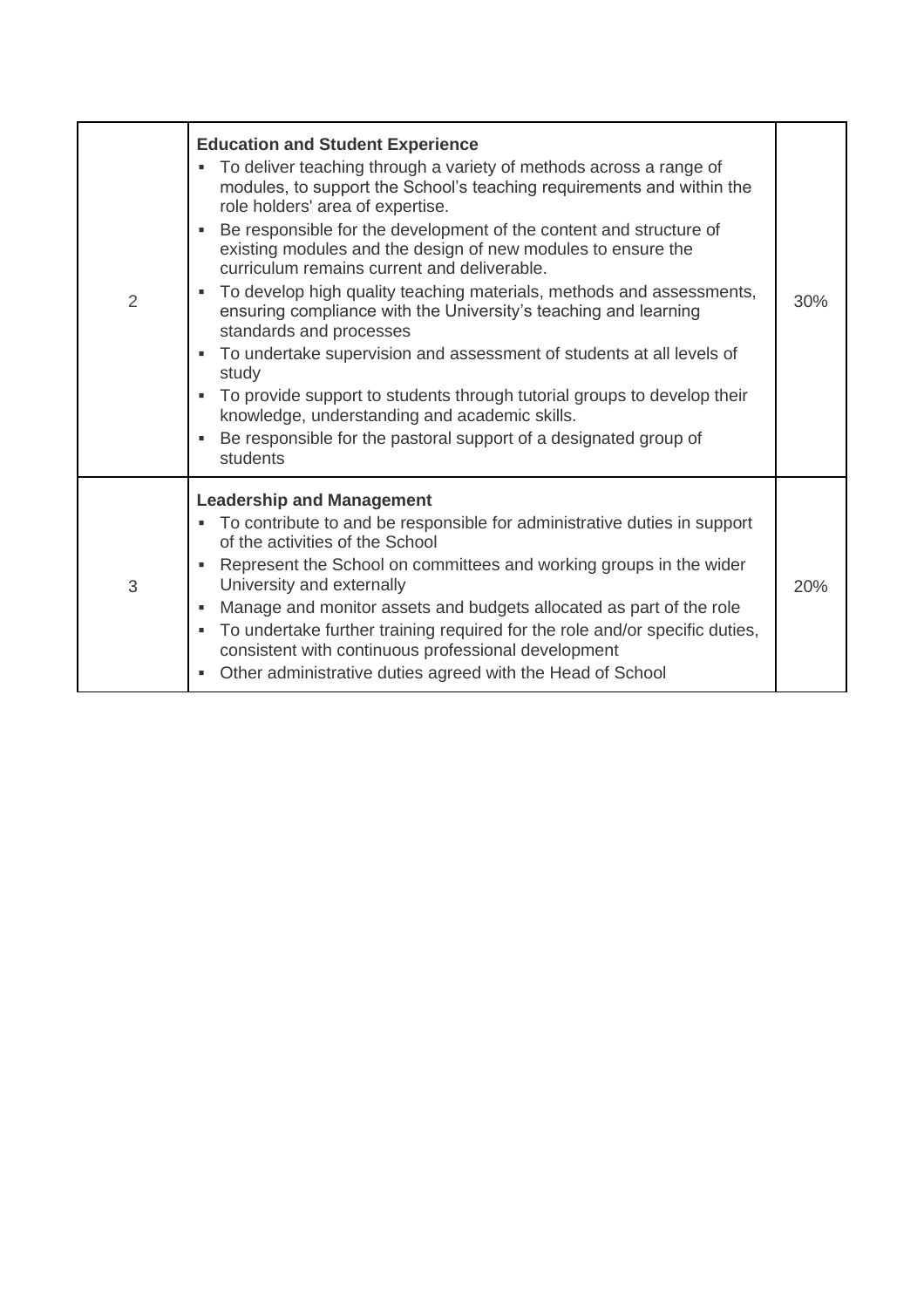## Person specification

|                                                                        | <b>Essential</b>                                                                                                                                                                                                                                                                                                                                                                                                                                                                                                                                                                                                                                                                                               | <b>Desirable</b>                                                                                                                                                                                                                                                                                                                                                                                                                                       |
|------------------------------------------------------------------------|----------------------------------------------------------------------------------------------------------------------------------------------------------------------------------------------------------------------------------------------------------------------------------------------------------------------------------------------------------------------------------------------------------------------------------------------------------------------------------------------------------------------------------------------------------------------------------------------------------------------------------------------------------------------------------------------------------------|--------------------------------------------------------------------------------------------------------------------------------------------------------------------------------------------------------------------------------------------------------------------------------------------------------------------------------------------------------------------------------------------------------------------------------------------------------|
| <b>Skills</b>                                                          | Excellent oral and written<br>$\blacksquare$<br>communication skills, including the<br>ability to communicate with clarity<br>on complex and conceptual ideas to<br>a variety of audiences.<br>Ability to develop excellent teaching<br>п<br>materials.<br>Potential to attract research funding<br>ш<br>Potential to supervise postgraduate<br>П<br>research students<br>High level analytical capability to<br>Ξ<br>facilitate conceptual thinking,<br>innovation and creativity.<br>Ability to build relationships and<br>Ξ<br>collaborate with others, internally<br>and externally.<br>Excellent organisational and time-<br>ш<br>management skills.                                                      | Ability to manage resources and<br>Ξ<br>an understanding of<br>management processes<br>Skills in counselling, pastoral<br>٠<br>care and motivating students.<br>Emerging skills in managing and<br>٠<br>motivating staff.                                                                                                                                                                                                                              |
| Knowledge and<br>experience                                            | Demonstrable breadth or depth of<br>Ξ<br>specialist knowledge in the<br>discipline to develop subject-<br>specific research in robotics applied<br>to health or social care.<br>Experience and/or an<br>Ξ<br>understanding of how to develop<br>research methodologies and<br>devising models, approaches,<br>techniques, critiques and methods.<br>Research experience within robotics<br>ш<br>applied in health or social care.<br>Experience and achievement in<br>п<br>chosen field, reflected in growing<br>and consistent national reputation.<br>Evidence of publication record.<br>ш<br>Experience and/or an<br>٠<br>understanding of how to deliver<br>teaching within an agreed quality<br>framework | National reputation in specialist<br>п<br>field which continues to grow,<br>demonstrated by relevant<br>national committee memberships<br>and/or involvement in national<br>research events.<br>A consistent track record of<br>Е<br>published research in peer<br>reviewed journals and<br>demonstrable experience in<br>delivering research results<br>Experience of devising, advising<br>٠<br>on and managing learning and<br>research programmes. |
| Qualifications,<br>certification and<br>training<br>(relevant to role) | PhD or equivalent in relevant<br>٠<br>subject area or near completion.                                                                                                                                                                                                                                                                                                                                                                                                                                                                                                                                                                                                                                         | <b>Higher Education teaching</b><br>٠<br>qualification or equivalent.<br>Membership of a professional<br>٠<br>body where appropriate.                                                                                                                                                                                                                                                                                                                  |



The University of Nottingham is focused on embedding equality, diversity and inclusion in all that we do. As part of this, we welcome a diverse population to join our work force and therefore encourage applicants from all communities, particularly those with protected characteristics under the Equality Act 2010.